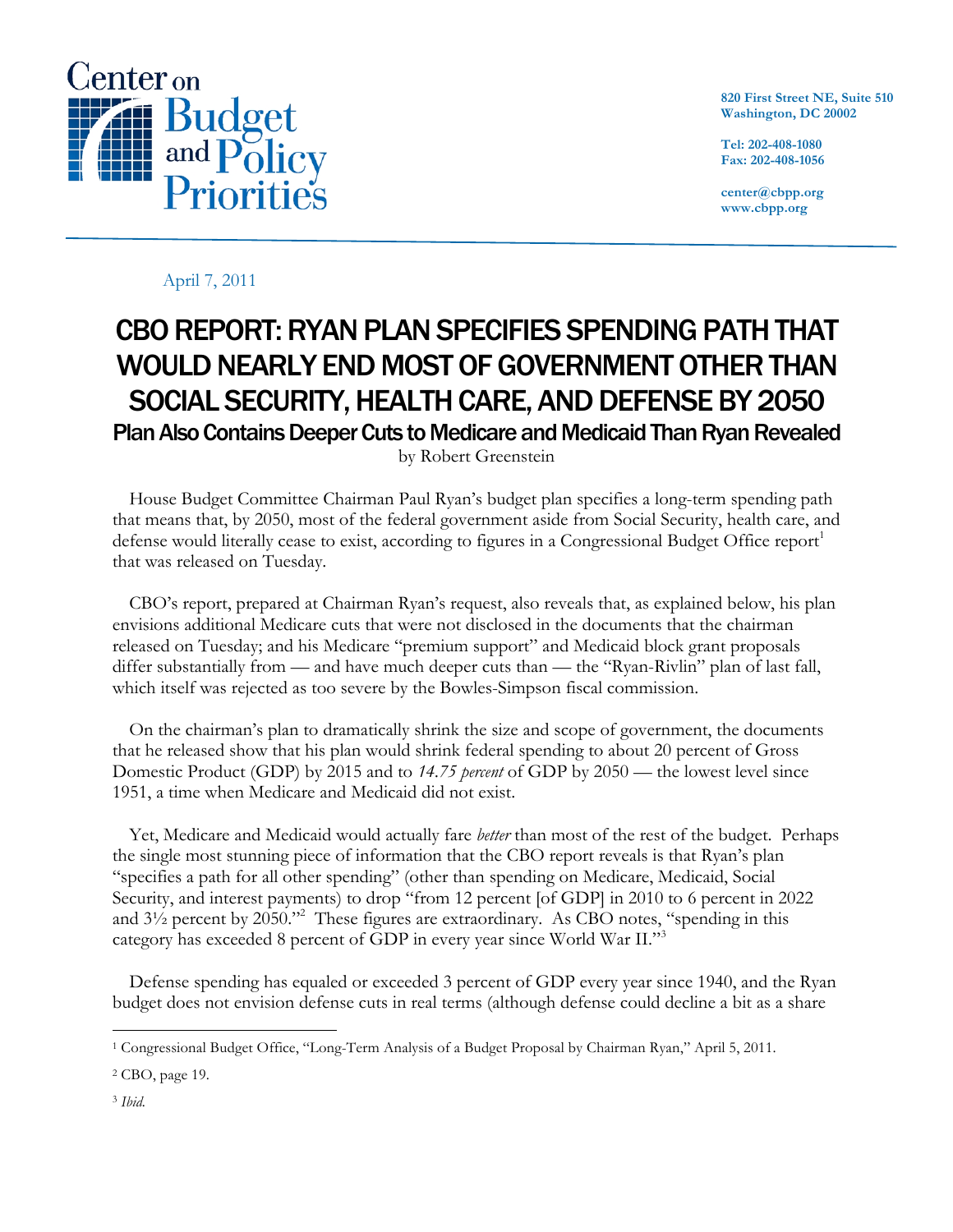of GDP). Assuming defense spending remained level in real terms, most of the rest of the federal government outside of health care, Social Security, and defense would *cease to exist.*

Grover Norquist, president of Americans for Tax Reform and one of Washington's most influential anti-tax conservatives, told National Public Radio in 2001, "I don't want to abolish government. I simply want to reduce it to the size where I can drag it into the bathroom and drown it in the bathtub." The CBO report suggests that, other than for Social Security, health, and defense, Chairman Ryan has much the same vision.

## Medicare

For Medicare, the CBO report reveals that the Ryan plan would raise the age at which people become eligible from 65 to 67, even as it repeals the health reform law's coverage provisions. This means 65- and 66-year-olds would have neither Medicare nor access to health insurance exchanges in which they could buy coverage at an affordable price and receive subsidies to help them purchase coverage if their incomes are low. This change, which is not mentioned in the 73-page booklet on his plan that Chairman Ryan released, <sup>4</sup> would put many more 65- and 66-year-olds who don't have employer coverage and can't afford insurance into the individual insurance market — where the premiums charged to people in this age group tend to be very high — leaving them uninsured. People of limited means, such as those who are trying to get by on incomes as low as \$12,000 a year in today's dollars, would be affected most harshly because they wouldn't be able to afford private coverage.

The CBO report also reveals that the vouchers, or "defined contribution amounts," that Ryan would provide to seniors to buy coverage from private insurance companies in lieu of current Medicare coverage would be adjusted each year *only by the general inflation rate*. For more than 30 years, health care costs per beneficiary in the United States have been rising about two percentage points per year faster than GDP growth per capita. The Rivlin-Ryan plan of last fall would have provided vouchers that rise with GDP per capita plus one percentage point. But because they would be adjusted only for overall inflation, the vouchers under Ryan's new plan would rise about two percentage points per year *less* than the Rivlin-Ryan vouchers and about three percentage points per year less than the rate at which health care costs have been growing. Over time, the impact on beneficiaries would be huge, as CBO documents.

Moreover, CBO estimates that the total health care costs attributable to Medicare beneficiaries would be considerably *higher* under the private insurance plans they would purchase under the Ryan plan than under a continuation of traditional Medicare, because private plans have higher administrative expenses and higher payment rates for providers. Since the Ryan proposal would *reduce* the federal government's contribution for beneficiaries' health care costs even as it caused total costs to *increase,* beneficiaries' out-of-pocket spending would rise dramatically.

 <sup>4</sup> House Committee on the Budget, "The Path to Prosperity," April 5, 2011.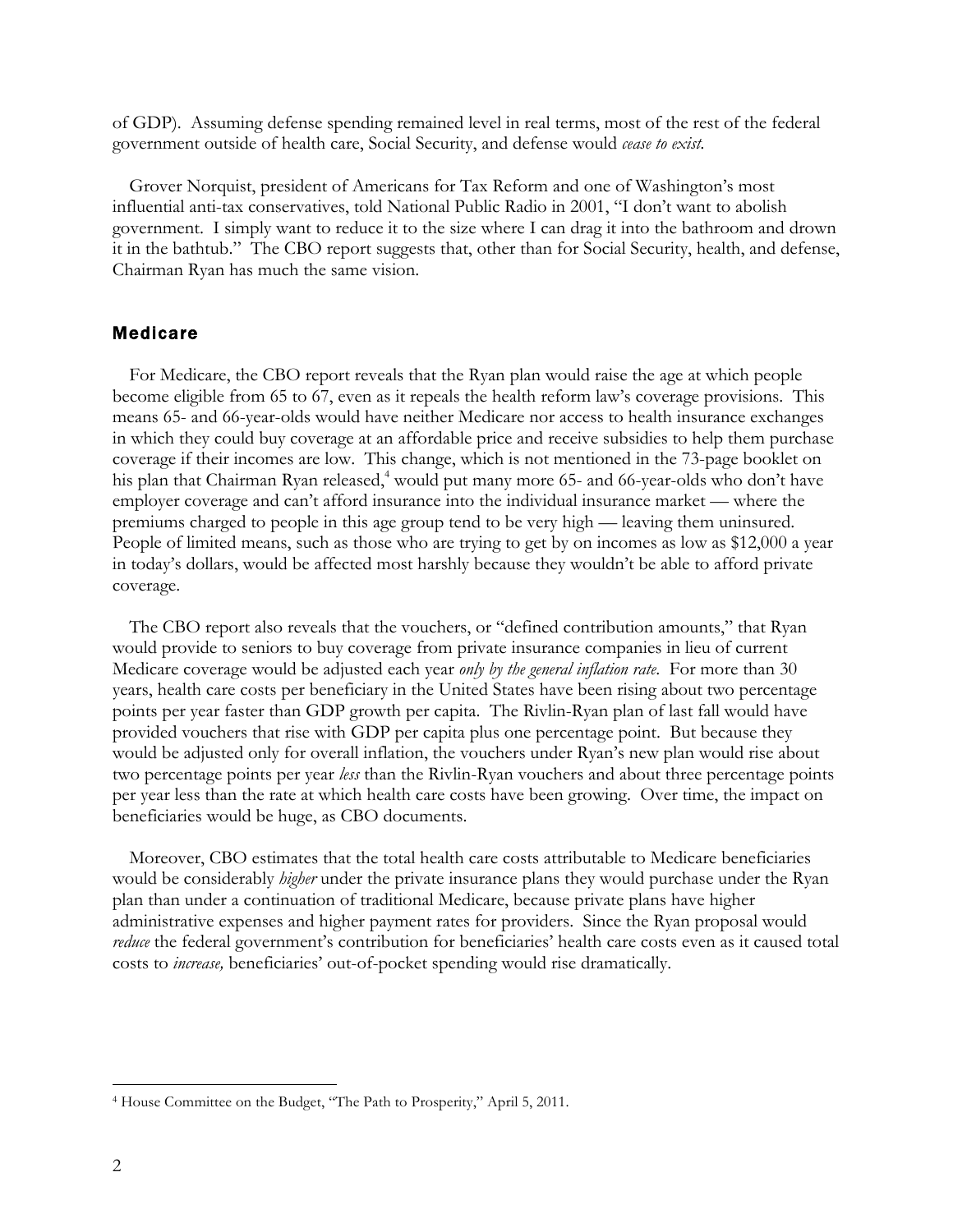| Ryan Proposal Would Double Health Care Spending of Typical 65-Year Old                                                                                                                                                                                                                                                                                        |                                                   |          |  |  |
|---------------------------------------------------------------------------------------------------------------------------------------------------------------------------------------------------------------------------------------------------------------------------------------------------------------------------------------------------------------|---------------------------------------------------|----------|--|--|
| Government's share                                                                                                                                                                                                                                                                                                                                            | <b>Beneficiary's share</b>                        |          |  |  |
| Health care spending for a typical 65-year-old in 2022, in dollars                                                                                                                                                                                                                                                                                            |                                                   |          |  |  |
| <b>Ryan Proposal</b>                                                                                                                                                                                                                                                                                                                                          |                                                   |          |  |  |
| \$8,000                                                                                                                                                                                                                                                                                                                                                       |                                                   | \$12,500 |  |  |
| <b>Current Medicare</b>                                                                                                                                                                                                                                                                                                                                       |                                                   |          |  |  |
| \$8,600                                                                                                                                                                                                                                                                                                                                                       | \$6,150                                           | \$14,750 |  |  |
| Source: Douglas W. Elmendorf, Director, Congressional Budget Office, Letter to the Honorable Paul Ryan, April 5, 2011,<br>and CBPP calculations. Current Medicare is CBO's alternative fiscal scenario.<br>Note: Beneficiary's share of spending includes premiums, out-of-pocket costs for covered services, and any payments<br>for supplemental insurance. |                                                   |          |  |  |
|                                                                                                                                                                                                                                                                                                                                                               | Center on Budget and Policy Priorities   cbpp.org |          |  |  |

In 2022, the first year the voucher would apply, CBO estimates that total health care expenditures for a typical 65-year-old would be almost 40 percent higher with private coverage under the Ryan plan than they would be with a continuation of traditional Medicare. (See graph.) CBO also finds that this beneficiary's annual out-of-pocket costs would *more than double* — from \$6,150 to \$12,500. In later years, as the value of the voucher eroded, the increase in out-of-pocket costs would be even greater.

CBO wrote that "Paying more for health care would be particularly challenging for elderly people with less savings and lower income."<sup>5</sup> And Alice Rivlin said that she does not support Ryan's new proposal. Rivlin observed that it would result in a massive cost-shift over time to beneficiaries and that the growth rate Ryan set for his vouchers is "much, much too low" and "I don't think that's defensible."6

## Medicaid

For Medicaid, the CBO report similarly reveals that the Medicaid block grant amounts would grow each year only with inflation and U.S. population growth, which is roughly four percentage points less than current projected annual growth in Medicaid (and also well below the annual adjustment level in the Ryan-Rivlin plan).<sup>7</sup> CBO finds that federal funding for Medicaid would fall 35 percent by 2022 — and 49 percent by 2030 — below the levels the federal government now is projected to provide for the program. (This does not count the loss under the Ryan plan of the additional resources that the federal government would spend for Medicaid to cover more of the uninsured under the health reform law.)

 <sup>5</sup> CBO, p. 24.

<sup>6</sup> Rivlin's comments are reported in Ezra Klein, "The impossible assumption at the heart of Ryan's budget," *The Washington Post,* posted at 10:48 AM ET, April 6, 2011; Ezra Klein, "Rivlin: 'I don't support the version of Medicare premium support in the Ryan plan,'" posted at 3:20 PM, April 6, 2011; and Meredith Shiner, "Rivlin: I don't back the Ryan-Rivlin plan," *Politico*, April 5, 2011.

<sup>7</sup> Unlike the annual adjustment to the Medicare voucher, the adjustment to the Medicaid block grant is specified in the aggregate — not per beneficiary — which makes the spending reductions even larger.